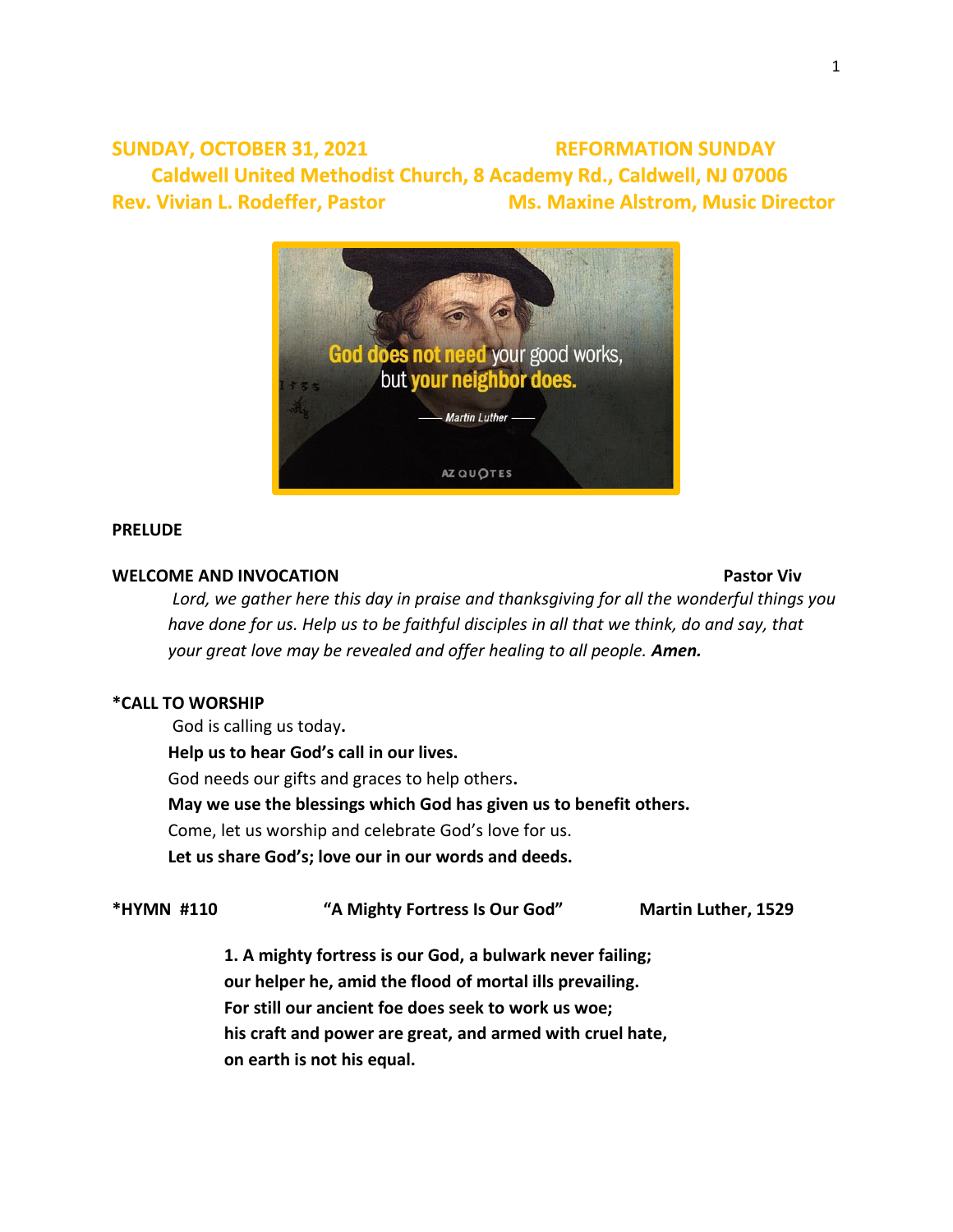**2. Did we in our own strength confide, our striving would be losing, were not the right Man on our side, the Man of God's own choosing. You ask who that may be? Christ Jesus, it is he; Lord Sabaoth his name, from age to age the same; and he must win the battle.**

**3. That Word above all earthly powers no thanks to them abideth; the Spirit and the gifts are ours through him who with us sideth. Let goods and kindred go, this mortal life also; the body they may kill: God's truth abideth still; his kingdom is forever!**

# **PRAYER OF CONFESSION**

**How often, O Lord, have we believed that the greatest commandment is our love for ourselves solely. We have not heard the cries of those in need; we have turned our backs on opportunities to serve you by serving others. Many times we have thought only of our own wants and desires and ignored the needs of others. Help us to truly understand the commandments to love you with all our heart, soul, strength, and mind. Let us care for our neighbors both far and near. Bring us back to your loving light.** 

### *Take a few moments of confession.*

In the midst of our darkness and ignorance, the bright light of God's love shines through, healing our anguished souls. Rejoice, beloved of God, for God's love and forgiveness are given to you this day. **Amen**.

**SCRIPTURE Mark 12: 28-34 Jeannie Laureano, Reader**

 $28$  One of the scribes came near and heard them disputing with one another, and seeing that he answered them well, he asked him, "Which commandment is the first of all?" <sup>29</sup> Jesus answered, "The first is, 'Hear, O Israel: the Lord our God, the Lord is one;  $30$  you shall love the Lord your God with all your heart, and with all your soul, and with all your mind, and with all your strength.' <sup>31</sup> The second is this, 'You shall love your neighbor as yourself.' There is no other commandment greater than these." <sup>32</sup> Then the scribe said to him, "You are right, Teacher; you have truly said that 'he is one, and besides him there is no other'; <sup>33</sup> and 'to love him with all the heart, and with all the understanding, and with all the strength,' and 'to love one's neighbor as oneself,'—this is much more important than all whole burnt offerings and sacrifices." <sup>34</sup> When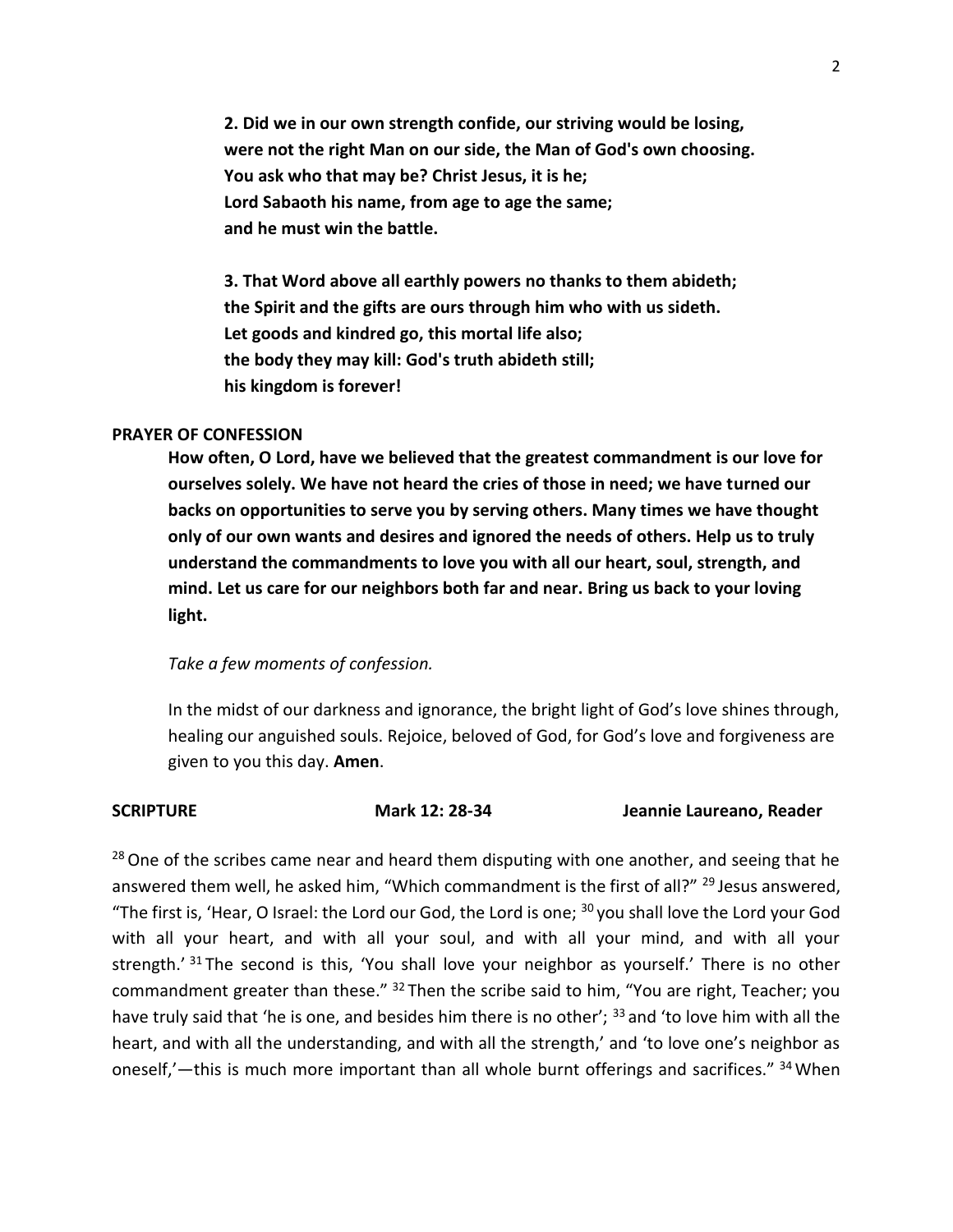Jesus saw that he answered wisely, he said to him, "You are not far from the kingdom of God." After that no one dared to ask him any question.

The word of God for the people of God. **Thanks be to God.** 

| <b>BELL CHOIR</b> | "Joy in My Heart"                                                                      |
|-------------------|----------------------------------------------------------------------------------------|
|                   | Arr. James D. Kimball for Sharlene Schubert                                            |
| <b>MESSAGE</b>    | "NOT FAR FROM THE KINGDOM"                                                             |
| *DOXOLOGY #94     | *DEDICATION OF OURSELVES AND OUR OFFERINGS - The offering will be placed on the altar. |
|                   | Praise God from whom all blessings flow;                                               |
|                   | Praise God all creatures here below: Alleluia! Alleluia!                               |
|                   | Praise God the source of all our gifts!                                                |
|                   | Praise Jesus Christ whose power uplifts!                                               |
|                   | Praise the Spirit, Holy Spirit! Alleluia! Alleluia! Alleluia!                          |

**THE MORNING PRAYER, YOUR SILENT PRAYERS & THE LORD'S PRAYER Pastor Karen**

**Our Father, who art in heaven, hallowed be Thy name. Thy kingdom come, Thy will be done, on earth as it is in heaven. Give us this day our daily bread. And forgive us our trespasses, as we forgive those who trespass against us. And lead us not into temptation, but deliver us from evil. For thine is the kingdom, and the power and the glory forever. Amen**

| *HYMN #463 | "Lord, Speak to Me"                      |
|------------|------------------------------------------|
|            | 1. Lord, speak to me that I may speak    |
|            | In living echoes of your tone.           |
|            | As you have sought, so let me seek       |
|            | Your erring children, lost and lone.     |
|            | 2. Oh, teach me, Lord, that I may teach  |
|            | The precious truths which you impart.    |
|            | And wing my words that they may reach    |
|            | The hidden depths of many a heart.       |
|            | 3. Oh, fill me with your fullness, Lord, |
|            | Until my very hearts o'erflows           |